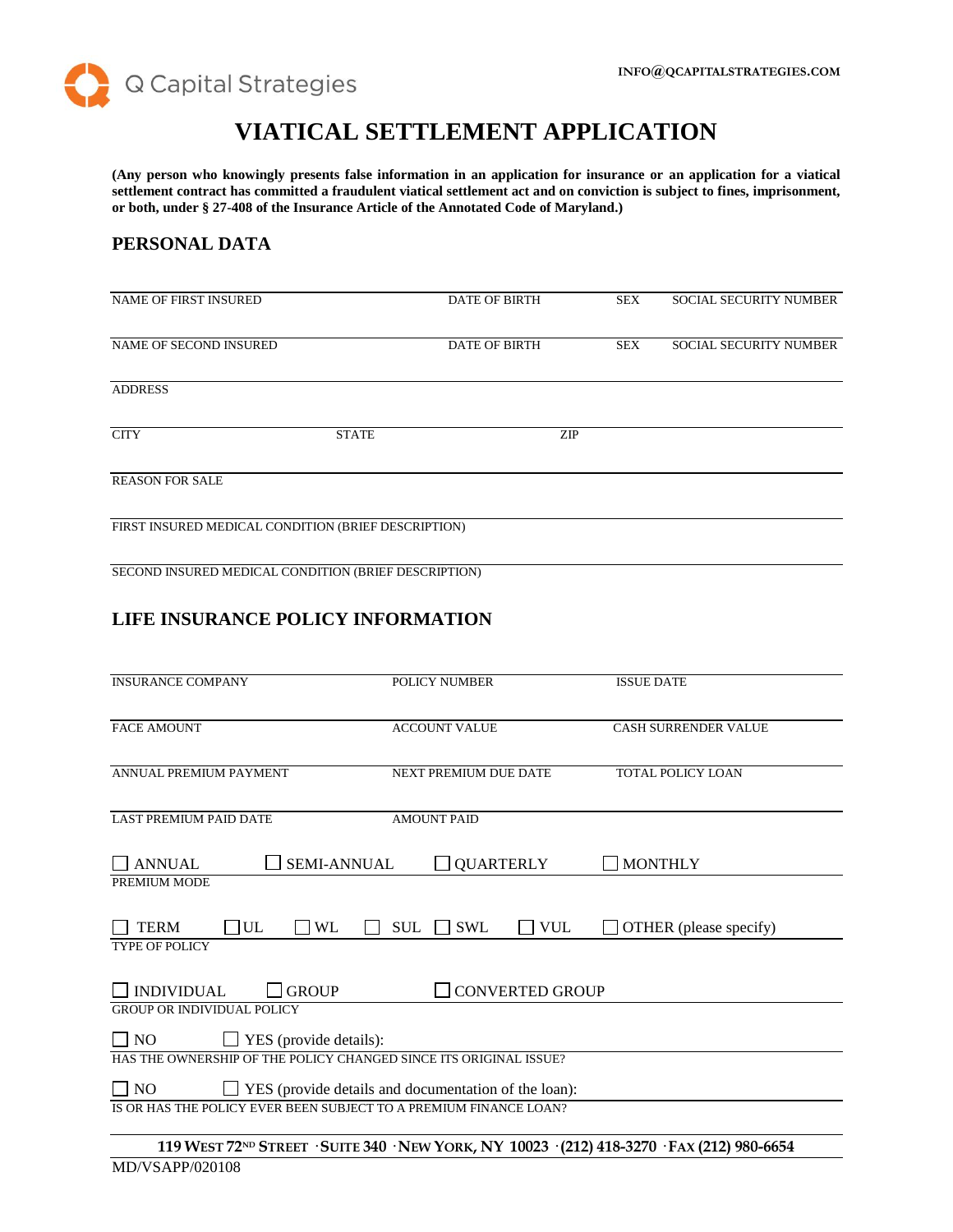### *POLICY OWNER(S)*

| NAME OF POLICY OWNER(S)                                                   | SOCIAL SECURITY OR TAX ID NUMBER    |            |  |
|---------------------------------------------------------------------------|-------------------------------------|------------|--|
| NAME OF PRESIDENT (IF CORPORATE OWNED)                                    | NAME OF CORPORATE SECRETARY         |            |  |
| NAME OF MANAGER (IF LLC OWNED)                                            |                                     |            |  |
| NAME OF TRUSTEE (S) (IF TRUST OWNED)                                      | <b>DATE OF TRUST</b>                |            |  |
| <b>ADDRESS</b>                                                            |                                     |            |  |
| <b>CITY</b>                                                               | <b>STATE</b>                        | <b>ZIP</b> |  |
| If individually owned, has Policy Owner ever been? (check all that apply) |                                     |            |  |
| $\Box$ Married<br>$\Box$ Divorced                                         | <b>Legally Separated</b><br>Widowed | Bankrupt   |  |

If more than one policy is being submitted, please attach an additional page including Policy Owner(s) and life insurance policy information as requested above.

# **MEDICAL INFORMATION**

### **FIRST INSURED**

| NAME OF PRIMARY PHYSICIAN    | TELEPHONE WITH AREA CODE |                          |  |
|------------------------------|--------------------------|--------------------------|--|
| <b>ADDRESS</b>               |                          |                          |  |
| <b>CITY</b>                  | <b>STATE</b>             | <b>ZIP</b>               |  |
| NAME OF SPECIALIST PHYSICIAN | <b>SPECIALTY</b>         | TELEPHONE WITH AREA CODE |  |
| <b>ADDRESS</b>               |                          |                          |  |
| <b>CITY</b>                  | <b>STATE</b>             | ZIP                      |  |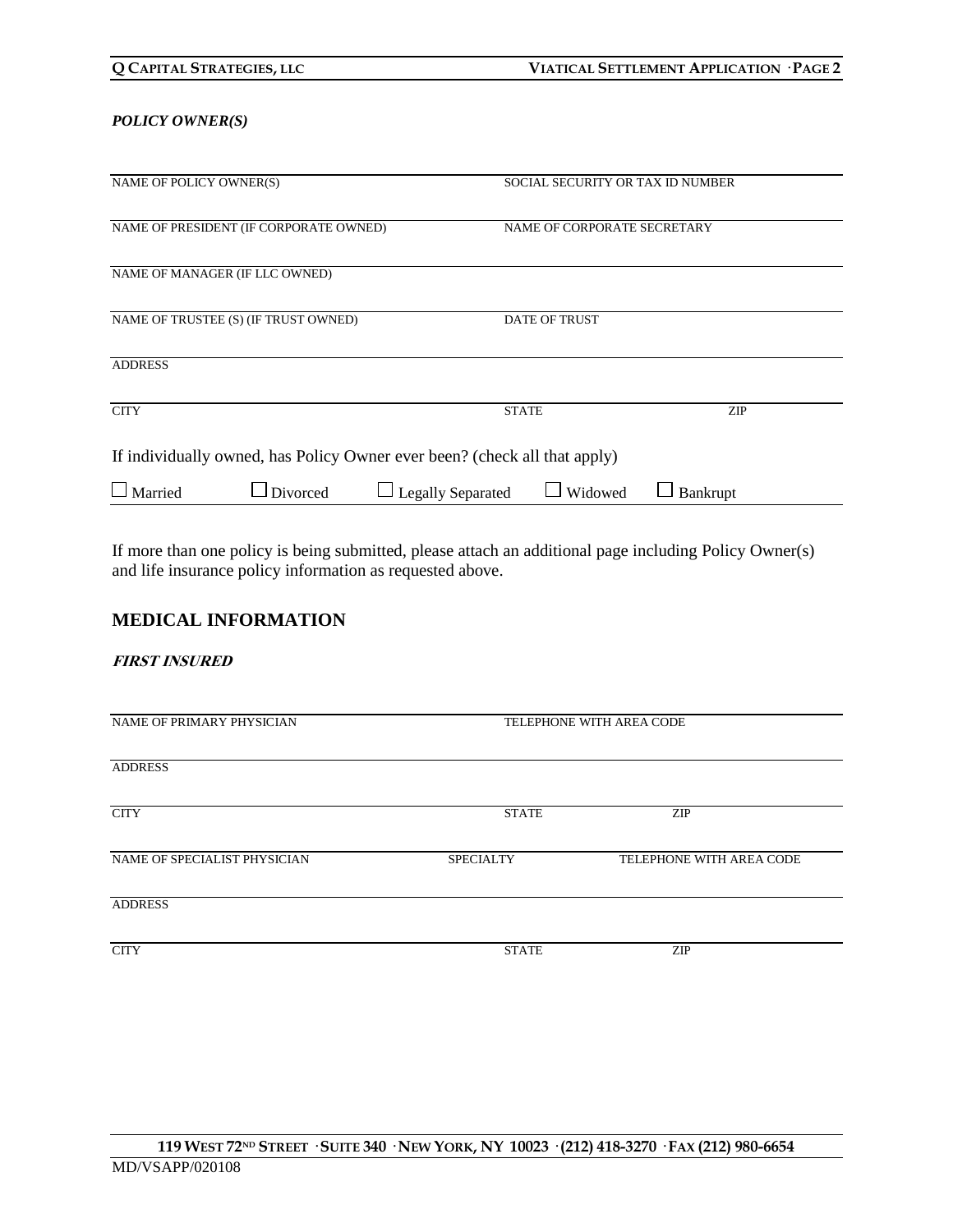#### **SECOND INSURED**

| NAME OF PRIMARY PHYSICIAN    |                  | TELEPHONE WITH AREA CODE |  |
|------------------------------|------------------|--------------------------|--|
|                              |                  |                          |  |
|                              |                  |                          |  |
| <b>ADDRESS</b>               |                  |                          |  |
|                              |                  |                          |  |
|                              |                  |                          |  |
| <b>CITY</b>                  | <b>STATE</b>     | <b>ZIP</b>               |  |
|                              |                  |                          |  |
|                              |                  |                          |  |
| NAME OF SPECIALIST PHYSICIAN | <b>SPECIALTY</b> | TELEPHONE WITH AREA CODE |  |
|                              |                  |                          |  |
|                              |                  |                          |  |
| <b>ADDRESS</b>               |                  |                          |  |
|                              |                  |                          |  |
|                              |                  |                          |  |
| <b>CITY</b>                  | <b>STATE</b>     | <b>ZIP</b>               |  |
|                              |                  |                          |  |

If there are any other physicians who have treated the Insured(s) in the last five years, please attach an additional page including full name of physician(s), specialty, address and telephone number with area code.

### *The following will be needed to obtain an offer:*

- Copy of the insurance policy and current statement of values
- In-force illustrations showing zero cash value at maturity:
	- If Universal Life policy, submit minimum premium payments
	- If Term policy, submit a current illustration and a conversion illustration to a permanent policy showing minimum premium payments
	- If Whole Life policy, submit a vanishing premium illustration

| <b>SIGNATURE OF FIRST INSURED</b>           | DATE        |
|---------------------------------------------|-------------|
|                                             |             |
|                                             |             |
| SIGNATURE OF SECOND INSURED (IF APPLICABLE) | DATE        |
|                                             |             |
|                                             |             |
| SIGNATURE OF POLICY OWNER(S)                | <b>DATE</b> |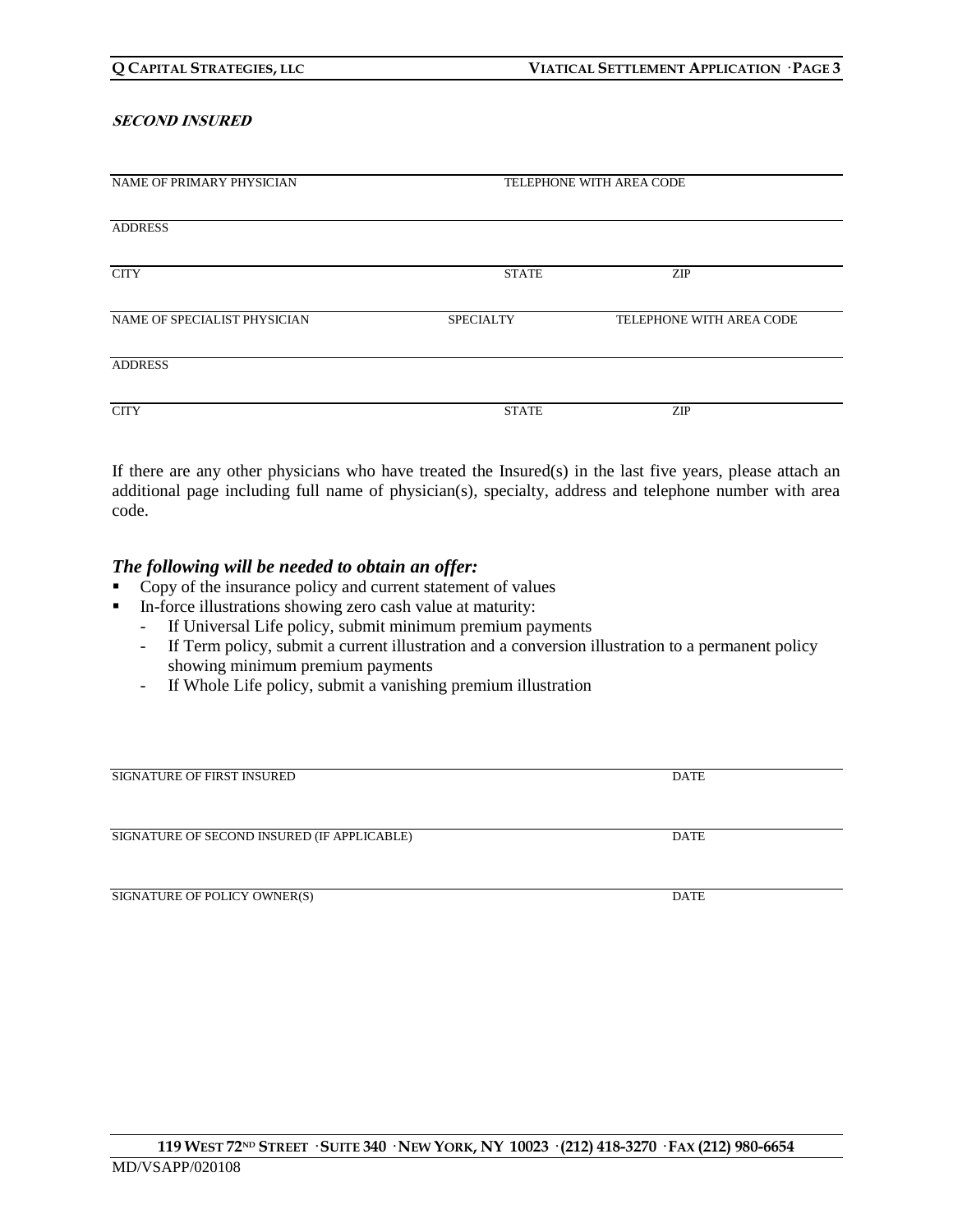# **AUTHORIZATION FOR RELEASE AND USE OF MEDICAL AND/OR INSURANCE INFORMATION (signed by the Insured(s) and Policy Owner(s))**

I/We hereby authorize any physician, medical practitioner, hospital, clinic or any other medical facility, insurance support organization, pharmacy, government agency, insurance company, group policyholder, employer, benefits plan administrator, or any other institution or person to provide to Q Capital Strategies, LLC and/or its authorized representatives or assignees, to any viatical settlement broker utilized by the Policy Owner(s), and to the insurance company that issued the life insurance policy covering the life of the Insured(s), any and all information as to diagnosis, treatment and prognosis with respect to any physical or mental condition of the Insured(s) including psychiatric condition, or drug and alcohol abuse.

This Authorization allows for the disclosure, inspection and copying of any and all records, reports, and/or documents, including any underlying data, regarding the care and treatment of the Insured(s) and any other information in your possession concerning any treatment or hospitalization, including but not limited to, all testing materials completed by or administered to the Insured(s), along with any and all medical bills in your possession and control.

I/We understand that the information authorized for release may also include personal information and insurance policy information, including but not limited to, forms, riders and amendments concerning the life insurance policy(ies) on which I/We are the Policy Owner(s) or Insured(s).

This Authorization allows Q Capital Strategies, LLC and its authorized representatives and assignees to use the medical or insurance information, and to disclose such information to their funding sources, medical underwriters, insurers or contingency reinsurers. The Authorization set forth is granted to Q Capital Strategies, LLC, each subsequent owner of the Policy, any party who is a potential purchaser of the Policy from any subsequent owner, and their respective funding sources and their authorized representatives, medical underwriters, insurers and contingency reinsurers. The receipt, use and disclosure of the information obtained pursuant to this Authorization is for the purpose of pursuing and completing the sale or resale of life insurance policy(ies) on which I/We are the Policy Owner(s) or Insured(s), and permitting Q Capital Strategies, LLC or any subsequent policy owner(s) to obtain any amounts payable to the owner or beneficiary of the Policy(ies). I/We hereby expressly authorize such receipt, use and disclosure.

I/We agree that a photographic copy or facsimile of this Authorization shall be valid as the original. I/We agree that this Authorization shall remain valid for the lifetime of the undersigned Insured (or the last to survive if more than one undersigned Insured), absent any provision of any applicable state statute or regulation to the contrary, in which event it shall remain valid for the maximum period permitted thereunder. I/We understand that all medical information will be kept strictly confidential and will not be released to the Medical Information Bureau.

| <b>NAME OF FIRST INSURED</b>                                                                | <b>SIGNATURE</b> | <b>DATE</b> |  |
|---------------------------------------------------------------------------------------------|------------------|-------------|--|
|                                                                                             |                  |             |  |
| NAME OF SECOND INSURED                                                                      | <b>SIGNATURE</b> | <b>DATE</b> |  |
|                                                                                             |                  |             |  |
| NAME OF POLICY OWNER(S)                                                                     | <b>SIGNATURE</b> | <b>DATE</b> |  |
|                                                                                             |                  |             |  |
| <b>NAME OF WITNESS</b>                                                                      | <b>SIGNATURE</b> | <b>DATE</b> |  |
|                                                                                             |                  |             |  |
| <b>NAME OF WITNESS</b>                                                                      | <b>SIGNATURE</b> | <b>DATE</b> |  |
| PHOTOCOPIES AND/OR FACSIMILES OF THIS DOCUMENT SHALL BE AS VALID AS THE ORIGINAL            |                  |             |  |
| 119 WEST 72ND STREET · SUITE 340 · NEW YORK, NY 10023 · (212) 418-3270 · FAX (212) 980-6654 |                  |             |  |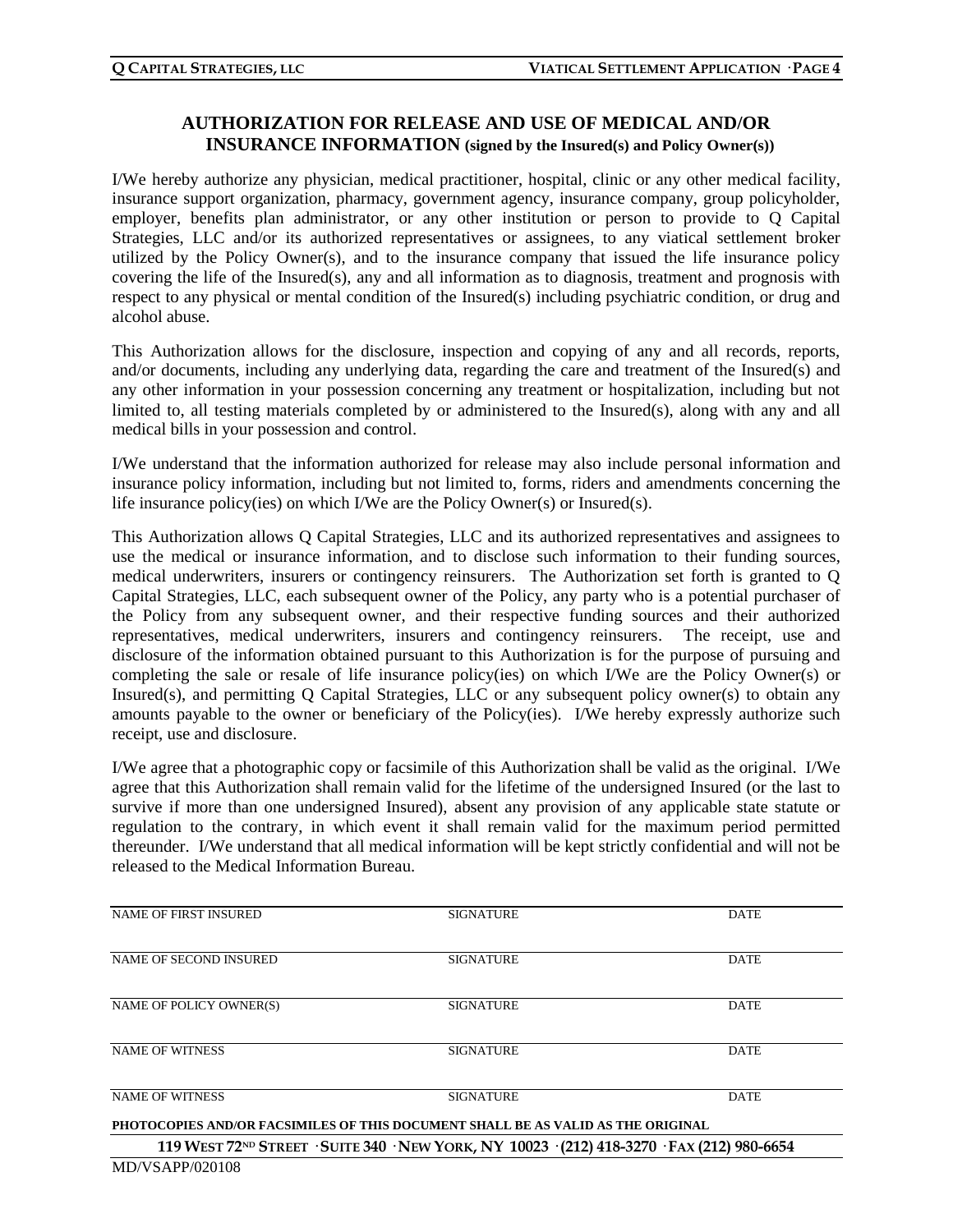### **AUTHORIZATION FOR RELEASE OF INSURANCE POLICY INFORMATION** (signed by the Policy Owner(s))

I/We hereby authorize the insurance company to release directly to Q Capital Strategies, LLC and/or its authorized representatives or assignees any and all information and forms in connection with the policy(ies) listed below (including, but not limited to, verification of coverage, any illustrations or any conversions, thereat). As per my/our specific instructions as the Policy Owner(s), please fax the requested information to Q Capital Strategies, LLC directly and forward a copy to the undersigned Policy Owner(s).

I/We agree that a photographic copy or facsimile of this Authorization shall be valid as the original.

I/We agree that this Authorization shall remain valid for three years, absent any provision of any applicable state statute or regulation to the contrary, in which event it shall remain valid for the maximum period permitted thereunder.

| NAME OF POLICY OWNER(S) | <b>SIGNATURE</b>                 | <b>DATE</b> |  |
|-------------------------|----------------------------------|-------------|--|
| <b>ADDRESS</b>          | SOCIAL SECURITY OR TAX ID NUMBER |             |  |
| <b>CITY</b>             | <b>STATE</b>                     | ZIP         |  |
| POLICY NUMBER 1         | <b>INSURANCE COMPANY</b>         |             |  |
| POLICY NUMBER 2         | <b>INSURANCE COMPANY</b>         |             |  |
| POLICY NUMBER 3         | <b>INSURANCE COMPANY</b>         |             |  |
| <b>NAME OF WITNESS</b>  | <b>SIGNATURE</b>                 | <b>DATE</b> |  |
| <b>NAME OF WITNESS</b>  | <b>SIGNATURE</b>                 | <b>DATE</b> |  |

**PHOTOCOPIES AND/OR FACSIMILES OF THIS DOCUMENT SHALL BE AS VALID AS THE ORIGINAL**